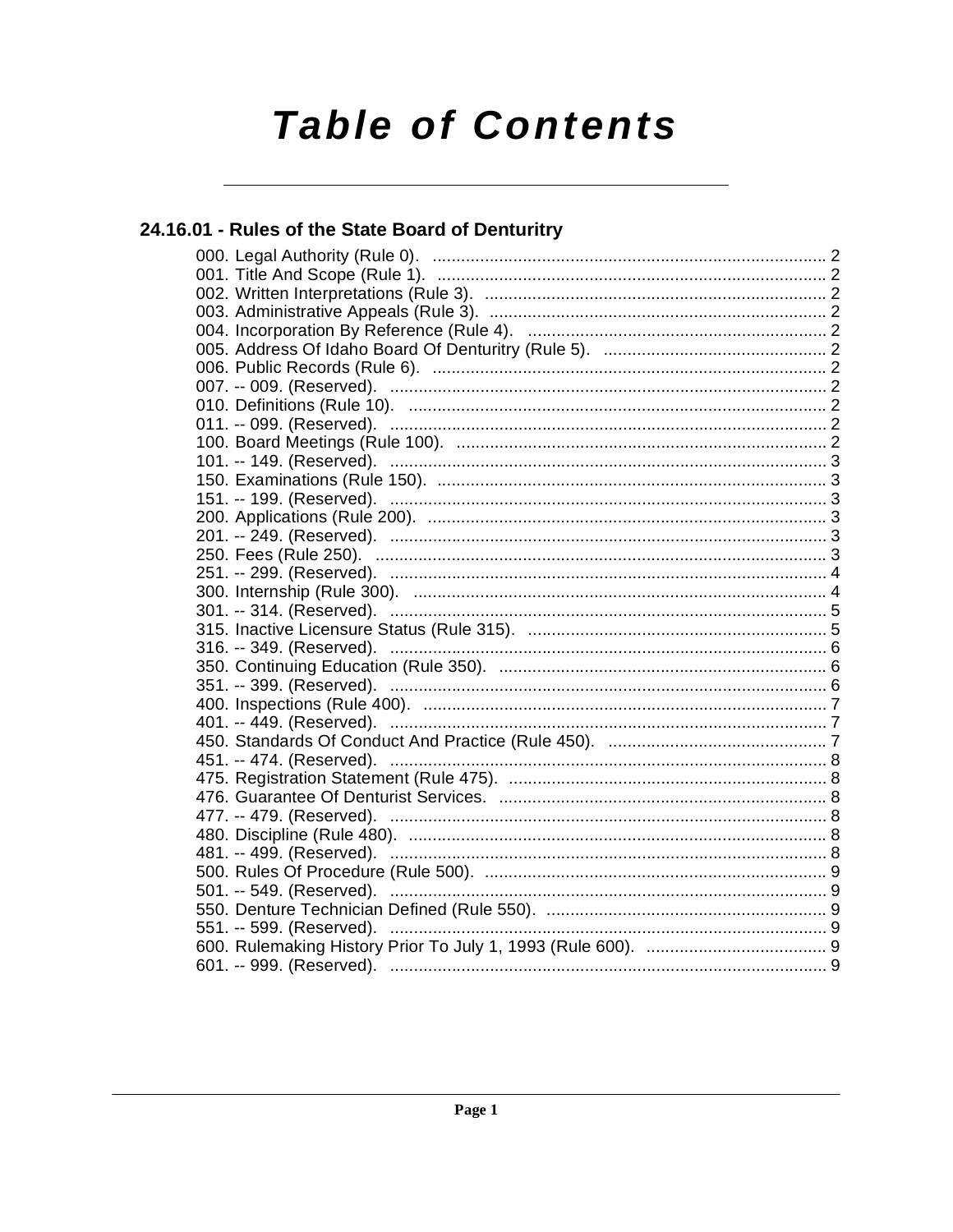#### **IDAPA 24 TITLE 16 CHAPTER 01**

#### **24.16.01 - RULES OF THE STATE BOARD OF DENTURITRY**

#### <span id="page-1-1"></span><span id="page-1-0"></span>**000. LEGAL AUTHORITY (RULE 0).**

In accordance with Section 54-3309, Idaho Code, the State Board of Denturitry shall promulgate rules which implement the provisions of Chapter 33, Title 54, Idaho Code. (7-1-93)

#### <span id="page-1-2"></span>**001. TITLE AND SCOPE (RULE 1).**

These rules shall be cited as IDAPA 24.16.01, "Rules of the State Board of Denturitry". (7-1-93)

#### <span id="page-1-3"></span>**002. WRITTEN INTERPRETATIONS (RULE 3).**

The board may have written statements that pertain to the interpretation of the rules of this chapter. Such interpretations, if any, are available for public inspection and copying at cost in the main office of the Bureau of Occupational Licenses. (4-2-03) Occupational Licenses.

#### <span id="page-1-4"></span>**003. ADMINISTRATIVE APPEALS (RULE 3).**

Administrative Appeals shall be governed by the Administrative Procedure Act, Title 67, Chapter 52, Idaho Code.  $(4-2-03)$ 

#### <span id="page-1-5"></span>**004. INCORPORATION BY REFERENCE (RULE 4).**

These rules do not incorporate by reference any document other than those sections of Idaho Code so referenced.  $(4-2-03)$ 

#### <span id="page-1-6"></span>**005. ADDRESS OF IDAHO BOARD OF DENTURITRY (RULE 5).**

[The office of the Board of Denturitry is located within the Bureau of Occupational Licenses, Owyhee Plaza, 1109](mailto:ibol@ibol.idaho.gov) Main Street, Suite 220, Boise, Idaho 83702-5642. The phone number of the Board is (208) 334-3233. The Board's FAX number is (208) 334-3945. The Board's e-mail address is ibol@ibol.state.id.us. The Board's official web site is [at](mailto:ibol@ibol.idaho.gov) [https://www.ibol.idaho.gov/den.htm. \(3-24-05\)](https://www.ibol.idaho.gov/den.htm)

#### <span id="page-1-7"></span>**006. PUBLIC RECORDS (RULE 6).**

The records associated with the Board of Denturitry are subject to the provisions of the Idaho Public Records Act, Title 9, Chapter 3, Idaho Code. (4-2-03)

#### <span id="page-1-8"></span>**007. -- 009. (RESERVED).**

#### <span id="page-1-9"></span>**010. DEFINITIONS (RULE 10).**

<span id="page-1-15"></span><span id="page-1-14"></span><span id="page-1-12"></span>**01. Board**. The State Board of Denturitry, as prescribed in Section 54-3303(a), Idaho Code. (7-1-93)

**02. Denturist Services**. For purposes of the unconditional ninety (90) day guarantee prescribed in Section 54-3320(c), Idaho Code, denturist services include any and all prosthetic dental appliances and materials and/ or services related to the furnishing or supplying of such a denture, including prepatory work, construction, fitting, furnishing, supplying, altering, repairing or reproducing any prosthetic dental appliance or device. (7-1-97)

**03.** Bureau. The Bureau of Occupational Licenses as prescribed in Sections 54-3309 and 67-2602, Idaho Code. (4-2-03) Idaho Code. (4-2-03)

#### <span id="page-1-10"></span>**011. -- 099. (RESERVED).**

#### <span id="page-1-13"></span><span id="page-1-11"></span>**100. BOARD MEETINGS (RULE 100).**

**01. Dates**. The board shall meet regularly in April and November of each year and at such other times as may be determined by the board.  $(4-2-03)$ 

**02. Place**. Meetings shall be held at the Bureau of Occupational Licenses. (7-1-93)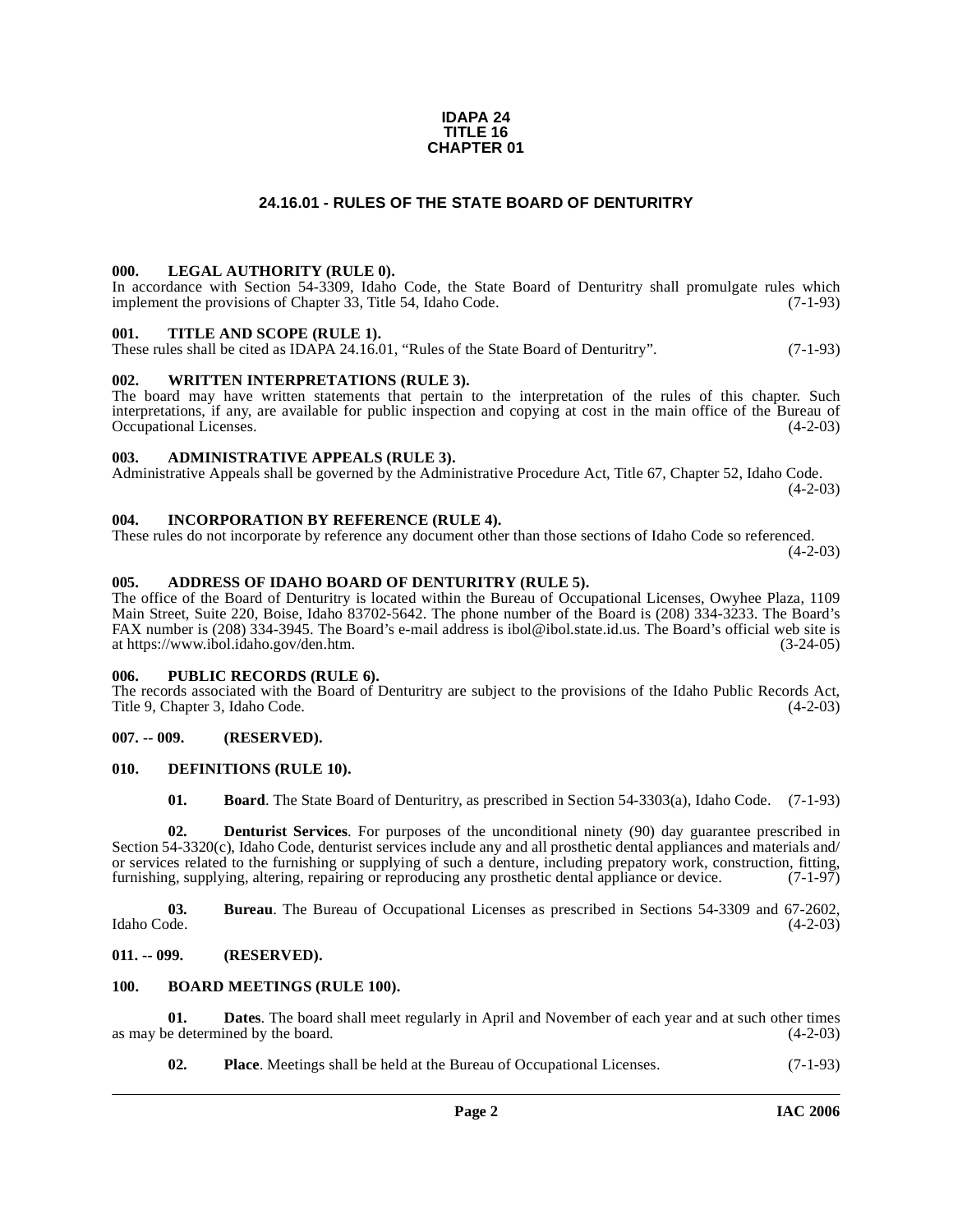**03. Dates and Places**. Dates and places may be changed through notification by the board at least ten (10) days prior to the regular meeting date or the date established for a meeting whichever is earlier. (7-1-93)

#### <span id="page-2-0"></span>**101. -- 149. (RESERVED).**

#### <span id="page-2-9"></span><span id="page-2-1"></span>**150. EXAMINATIONS (RULE 150).**

**01. Date of Licensure Examination**. The licensure examination will be held at least semi-annually in June and January and at such other times as may be determined by the Board. (4-2-03)

**02. Place**. All examinations will be administered at the time and place as designated by the board. (3-10-00)

**03. Content**. Examinations shall include both a written theory examination and a practical ration of skills. (4-2-03) demonstration of skills.

**04.** Grading. An applicant must obtain a score of seventy-five percent (75%) or better on each part of the examination in order to pass the examination. (4-2-03)

#### **05. Re-Examination**. (4-2-03)

**a.** Applicants who fail either part or all of the examination shall be required to make application and equired fees prior to being eligible to retake the failed part of the examination. (4-2-03) pay the required fees prior to being eligible to retake the failed part of the examination.

**b.** Applicants failing either part or all of the examination on the first attempt will not be required to complete any additional instruction prior to being eligible to make application and retake the examination. (4-2-03)

**c.** Applicants failing either part or all of the examination on a second attempt and all subsequent attempts shall not be eligible to make application and retake the examination within one (1) year of the date of the examination failure.

#### <span id="page-2-2"></span>**151. -- 199. (RESERVED).**

#### <span id="page-2-8"></span><span id="page-2-3"></span>**200. APPLICATIONS (RULE 200).**

<span id="page-2-6"></span>**Application Filing Date.** Licensure applications must be received in the Bureau of Occupational Licenses ninety (90) days prior to the scheduled examinations. Applications received after that date will be held over for the board's next scheduled examination. (3-10-00)

<span id="page-2-7"></span>**02. Application Form for Licensure**. Applications for licensure shall be made on forms approved by the board and furnished by the Bureau of Occupational Licenses and shall include all other documents necessary to establish the applicant meets the requirements for licensure except examination and is eligible to take the licensure examination. (7-1-93)  $\alpha$  examination.  $(7-1-93)$ 

**03. Application Must Be Complete**. All applications must be complete in every respect and accompanied by the appropriate fees before being considered received by the Bureau of Occupational Licenses.

(7-1-93)

#### <span id="page-2-4"></span>**201. -- 249. (RESERVED).**

<span id="page-2-11"></span><span id="page-2-10"></span><span id="page-2-5"></span>

| 250.<br>FEES (RULE 250).<br>The following fees are established by the board:<br>$(7-1-93)$ |                                                                           |            |  |
|--------------------------------------------------------------------------------------------|---------------------------------------------------------------------------|------------|--|
| 01.                                                                                        | License Application and Exam and Re-Examination Fee.                      | $(4-2-03)$ |  |
| a.                                                                                         | License application and examination fee -- three hundred dollars (\$300). | $(7-1-93)$ |  |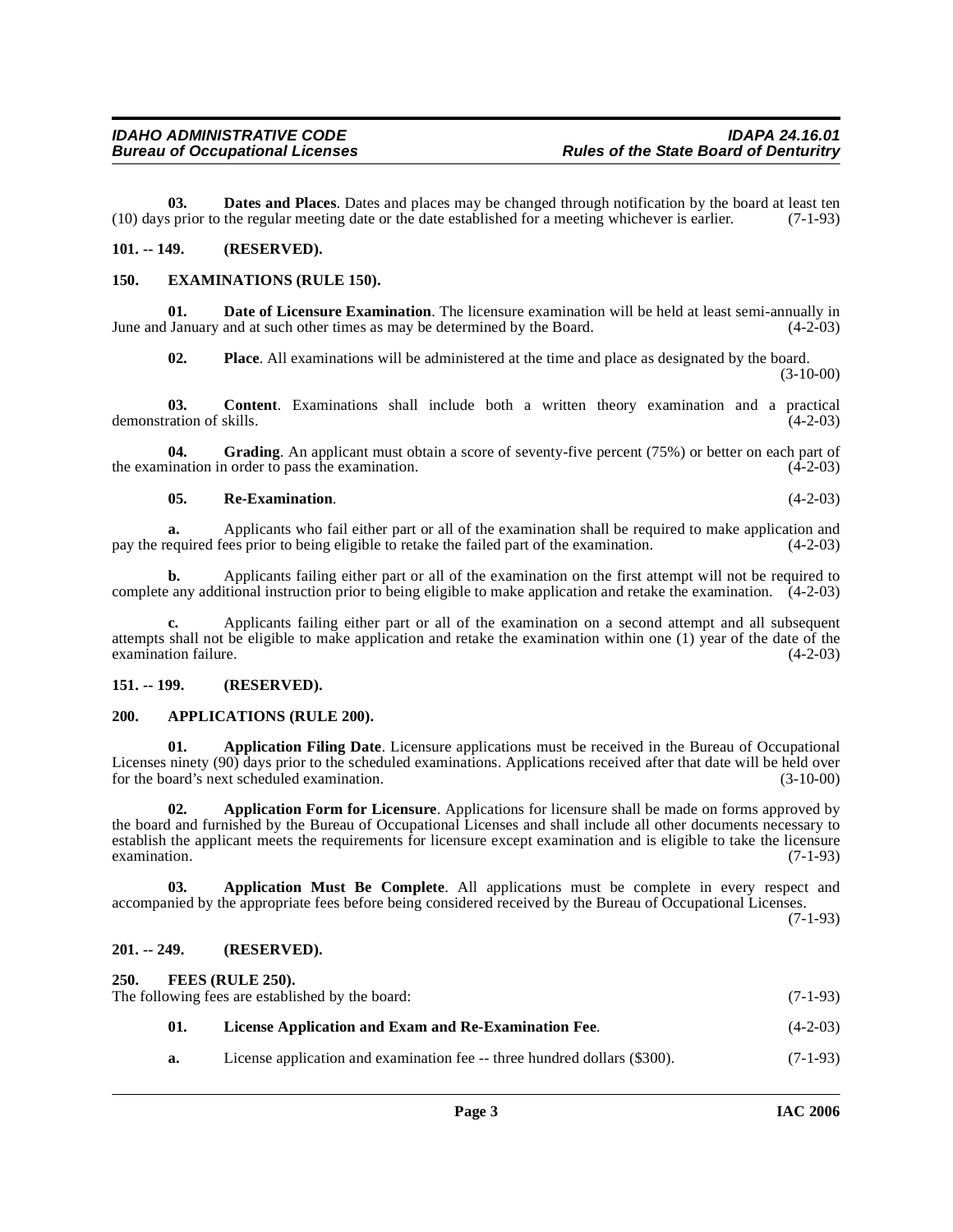<span id="page-3-8"></span><span id="page-3-6"></span><span id="page-3-5"></span><span id="page-3-4"></span><span id="page-3-3"></span><span id="page-3-2"></span><span id="page-3-1"></span><span id="page-3-0"></span>

|              | b.   | License application and re-examination fee -- three hundred dollars (\$300).                                                                                                                                                                                              | $(4-2-03)$  |
|--------------|------|---------------------------------------------------------------------------------------------------------------------------------------------------------------------------------------------------------------------------------------------------------------------------|-------------|
| $(\$300).$   | 02.  | Intern Application and Permit Fee. Intern application and permit fee -- three hundred dollars                                                                                                                                                                             | $(7-1-93)$  |
|              | 03.  | <b>Initial License Fee.</b> Initial license fee -- three hundred dollars (\$300).                                                                                                                                                                                         | $(7-1-93)$  |
|              | 04.  | Annual Renewal Fee. Annual renewal fee -- four hundred fifty dollars (\$450). The annual renewal<br>fee must be accompanied with certification of the applicant having met the required continued education set forth in<br>Section 54-3313, Idaho Code, and Section 350. | $(3-24-05)$ |
|              | 05.  | <b>Inactive License Fee.</b> The fee for a renewal of an inactive license shall be fifty dollars (\$50).                                                                                                                                                                  | $(3-10-00)$ |
| 251. -- 299. |      | (RESERVED).                                                                                                                                                                                                                                                               |             |
| 300.         |      | <b>INTERNSHIP (RULE 300).</b>                                                                                                                                                                                                                                             |             |
|              | 01.  | Requirements and Conditions for Internship.                                                                                                                                                                                                                               | $(3-10-00)$ |
|              | a.   | To be eligible for internship the applicant must have completed:                                                                                                                                                                                                          | $(3-10-00)$ |
|              | i.   | The educational requirements set forth in Section 54-3310(b), Idaho Code; or                                                                                                                                                                                              | $(3-10-00)$ |
| application. | ii.  | Have denturitry experience of three (3) years within the five (5) years immediately preceding                                                                                                                                                                             | $(3-10-00)$ |
|              | b.   | Where an internship is established based on experience, the internship is valid only while the intern<br>is actively pursuing completion of Idaho licensure requirements.                                                                                                 | $(3-10-00)$ |
|              | c.   | Application shall be made on forms provided by the Bureau of Occupational Licenses and shall:                                                                                                                                                                             | $(3-10-00)$ |
|              | i.   | Document the location of practice;                                                                                                                                                                                                                                        | $(3-10-00)$ |
|              | ii.  | Include the name and address of the supervising denturist or dentist;                                                                                                                                                                                                     | $(3-10-00)$ |
|              | iii. | Include a sworn or affirmed statement by the supervising denturist or dentist;                                                                                                                                                                                            | $(3-10-00)$ |
|              | iv.  | Include a sworn or affirmed statement by the supervisor accepting supervision of the intern;                                                                                                                                                                              | $(3-10-00)$ |
|              | v.   | Include a sworn statement by applicant that he is knowledgeable of law and rules and will abide by<br>all requirements of such law and rules; and                                                                                                                         | $(3-10-00)$ |
|              | Vİ.  | Include such other information necessary to establish applicant's qualifications for licensure as a<br>denturist and establish compliance with pre-intern requirements.                                                                                                   | $(3-10-00)$ |
|              | 02.  | <b>Internship Equivalency.</b> A person shall be considered to have the equivalent of two (2) years<br>internship under a licensed denturist who has met and verifies one (1) of the following within the five (5) years<br>immediately preceding application:            | $(3-10-00)$ |
|              | a.   | Two (2) years internship as a denture lab technician under a licensed dentist; or                                                                                                                                                                                         | $(3-10-00)$ |
|              |      |                                                                                                                                                                                                                                                                           |             |

<span id="page-3-7"></span>**b.** Two (2) years in the military as a denture lab technician; or (3-10-00)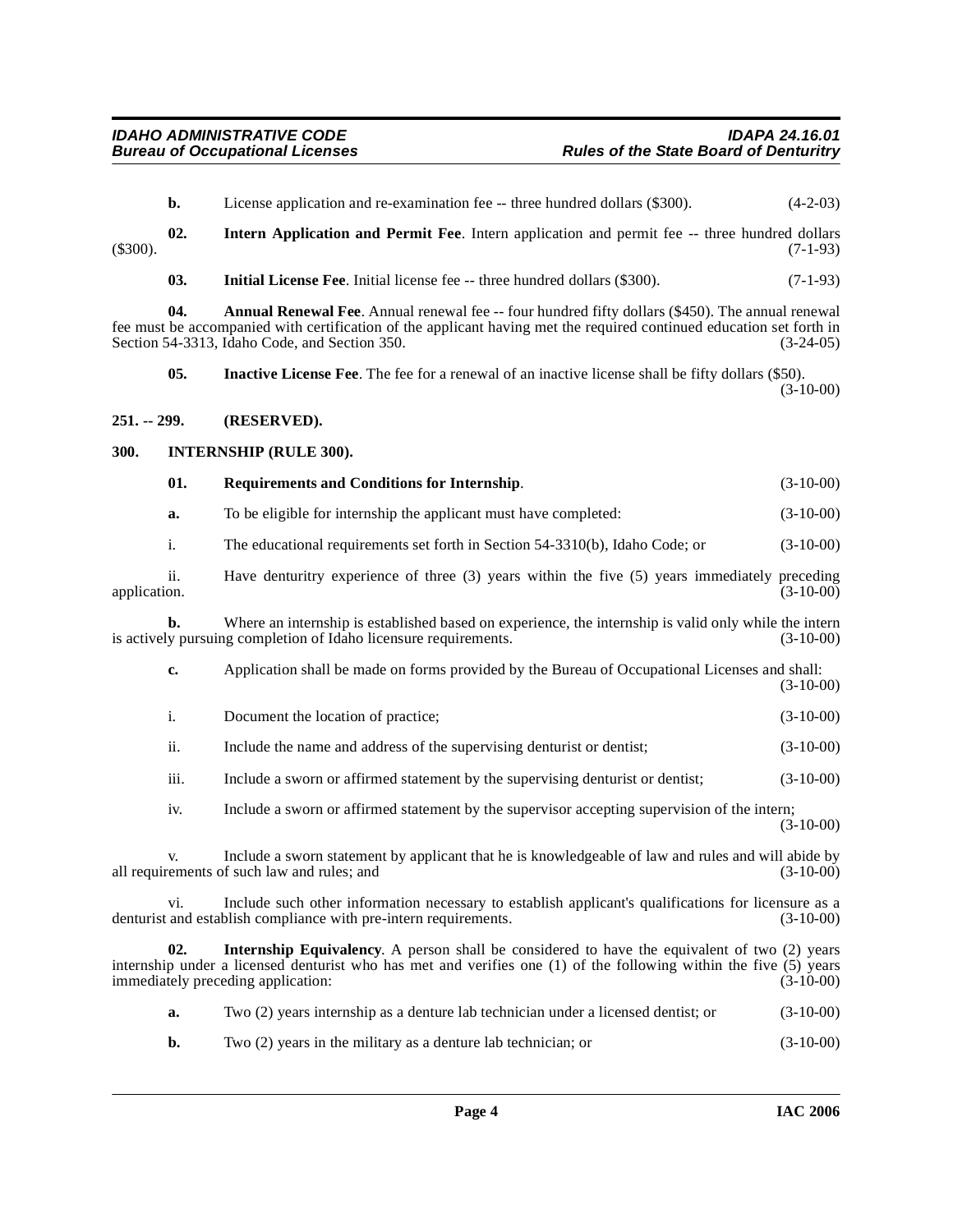<span id="page-4-6"></span><span id="page-4-4"></span>**c.** Three (3) years experience as a denturist under licensure in another state or Canada. (3-10-00)

**03. Internship Not to Exceed One Year**. Internship not to exceed one (1) year acquired through a formal training program in an acceptable school will be accepted toward the two (2) year required internship for  $l$  (7-1-93)  $(7-1-93)$ 

**04. Training Requirements**. Each year of required internship shall consist of two thousand (2,000) urs of training and performance of the following minimum procedures for licensure. (7-1-93) clock hours of training and performance of the following minimum procedures for licensure.

|            | Procedures shall include all steps required in constructing a finished denture but not limited to the |
|------------|-------------------------------------------------------------------------------------------------------|
| following: | $(7-1-93)$                                                                                            |
|            |                                                                                                       |

|      | Patient charting -- thirty-six (36) minimum.     | $(7-1-93)$ |
|------|--------------------------------------------------|------------|
| 11.  | Operatory sanitation -- thirty-six (36) minimum. | $(7-1-93)$ |
| iii. | Oral examination -- thirty-six (36) minimum.     | $(7-1-93)$ |

iv. Impressions, preliminary and final (pour models, custom trays) -- thirty-six (36) minimum. (7-1-93)

| V.    | Bite registrations -- twelve (12) minimum.                                             | $(7-1-93)$ |
|-------|----------------------------------------------------------------------------------------|------------|
| vi.   | Articulations -- twelve (12) minimum.                                                  | $(7-1-93)$ |
| vii.  | Set ups -- twelve (12) minimum.                                                        | $(7-1-93)$ |
| viii. | Try ins -- twelve (12) minimum.                                                        | $(7-1-93)$ |
| ix.   | Processing (wax up, flask-boil out, packing, grind-polish) -- thirty-six (36) minimum. | $(7-1-93)$ |
| X.    | Delivery-post adjustment -- thirty-six (36) minimum.                                   | $(7-1-93)$ |
| b.    | Processed relines (one (1) plate = one (1) unit) -- twenty-four (24) units.            | $(7-1-93)$ |
| c.    | Tooth repairs -- forty-eight (48) minimum.                                             | $(7-1-93)$ |
| d.    | Broken or fractured plates or partials -- forty-eight (48) minimum.                    | $(7-1-93)$ |

**05. Reporting Requirements**. Interns must file reports, attested to by the supervisor, with the board on forms provided by the Bureau of Occupational Licenses on a monthly basis and recapped at termination or completion of the training. (7-1-93) completion of the training.

<span id="page-4-5"></span><span id="page-4-2"></span>**06. Denture Clinic Requirements**. Denture clinic requirements for approved internship training:

 $(7-1-93)$ 

**a.** There shall be not more than one (1) internee per licensed denturist or dentist who is practicing at  $\text{c}$  on a full time basis. (7-1-93) the clinic on a full time basis.

**b.** There shall be a separate work station in the laboratory area for each intern with standard equipment, i.e. lathe, torch and storage space. The intern shall provide necessary hand tools to perform the duties of the denture profession. Use of the operatory facilities and other equipment will be shared with the intern. (7-1-93)

#### <span id="page-4-0"></span>**301. -- 314. (RESERVED).**

### <span id="page-4-3"></span><span id="page-4-1"></span>**315. INACTIVE LICENSURE STATUS (RULE 315).**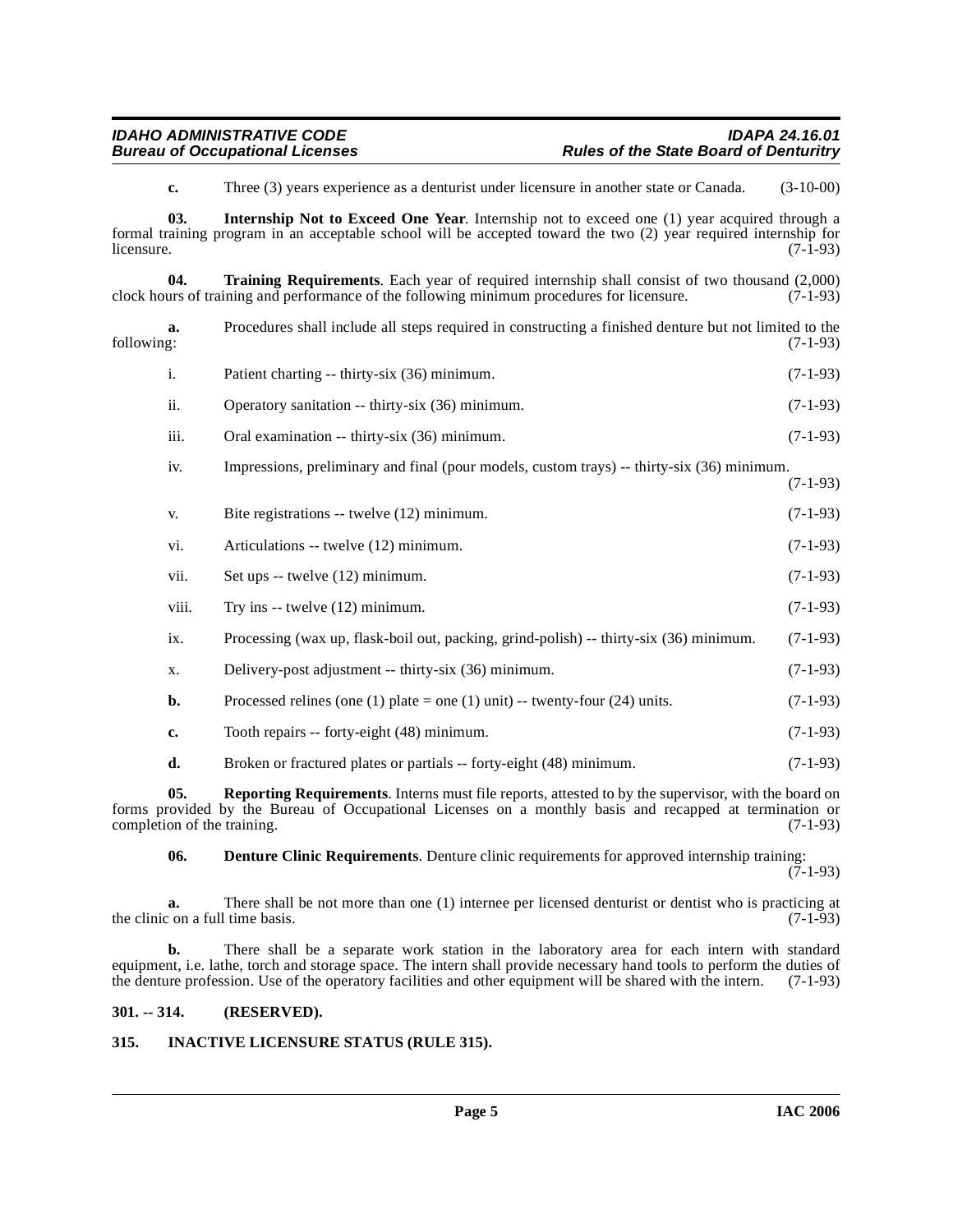<span id="page-5-8"></span>**01. Request License e Placed on Inactive Status**. A denturitry licensee may request the board that his license be placed upon inactive status.

<span id="page-5-5"></span>**02. License Fee for Inactive Status**. A licensee shall be required to submit an annual renewal fee of fifty dollars (\$50) in order to remain on inactive status. (3-10-00)

<span id="page-5-12"></span>**03.** While on Inactive Status. A licensee on inactive status shall not provide or perform denturist as defined in these rules. (3-10-00) services as defined in these rules.

<span id="page-5-7"></span>**04. Reactivating Inactive License**. A licensee on inactive status may reactivate his license to active status by paying the renewal fee for an active license and providing proof they have completed and obtained such continuing education as required by board rule of not less than twelve (12) hours for each year of inactive licensure.

(3-10-00)

<span id="page-5-6"></span>**05. License Inactive over Five Years**. No license may remain on inactive status for more than five (5)  $years.$  (3-10-00)

#### <span id="page-5-0"></span>**316. -- 349. (RESERVED).**

#### <span id="page-5-3"></span><span id="page-5-1"></span>**350. CONTINUING EDUCATION (RULE 350).**

The board may accredit education programs for purposes of continuing education where the subject matter of the program is determined to be pertinent to the practice of denturity. (7-1-93) program is determined to be pertinent to the practice of denturitry.

**01. Subjects**. Subjects deemed pertinent to the practice of denturitry are those set forth in Section 54- 3311(b), Idaho Code and may also include ethics courses. (7-1-93)

<span id="page-5-9"></span>**02. Request for Approval**. Requests for approval of continuing education programs must be made to the board, in writing, and provide an outline of the program which the board is being asked to approve. The request must also address the matters set forth in Subsection 350.05 below. Requests may accompany the annual renewal form or may be made to the board in advance of the program for which approval is sought as indicated in Subsection 350.03, below. (7-1-93)

<span id="page-5-11"></span>**03. Requests for Pre-Approval**. Requests for pre-approval of continuing education programs must be made to the board, in writing, and provide an outline of the program which the board is being asked to approve.<br>Requests for pre-approval must also address the matters set forth in Subsection 350.05 below. (7-1-93) Requests for pre-approval must also address the matters set forth in Subsection 350.05 below.

**a.** Requests for pre-approval must be received by the Bureau of Occupational Licenses no less than eleven (11) working days prior to the date of the program. (7-1-93)

**b.** Requests for pre-approval which are not denied within ten (10) working days from receipt by the Bureau will be deemed approved.  $(7-1-93)$ 

**c.** Only those continuing education programs sponsored by recognized educational institutions (such as accredited colleges or universities), state or national denturist boards or associations, will be eligible for pre-<br>approval consideration by the board. All other programs will be considered at the time of renewal. (7-1 approval consideration by the board. All other programs will be considered at the time of renewal.

<span id="page-5-4"></span>**04. Credit for Continuing Education Attendance**. Continuing education credit will be given only for actual time in attendance by the licensee. No credit will be given for non-instructive time. Correspondence or Home Study courses shall not be eligible for continuing education credits. (3-10-00)

<span id="page-5-10"></span>**05. Requests for Approval of Programs**. All requests for approval or pre-approval of educational programs must be accompanied by a statement that includes the name of the instructor or instructors, the date and time and location of the course, the specific agenda for the course, and a statement by the licensee of how the course is believed to be pertinent to the practice of denturitry as specified in Section 54-3311(b), Idaho Code. (7-1-93)

<span id="page-5-2"></span>**351. -- 399. (RESERVED).**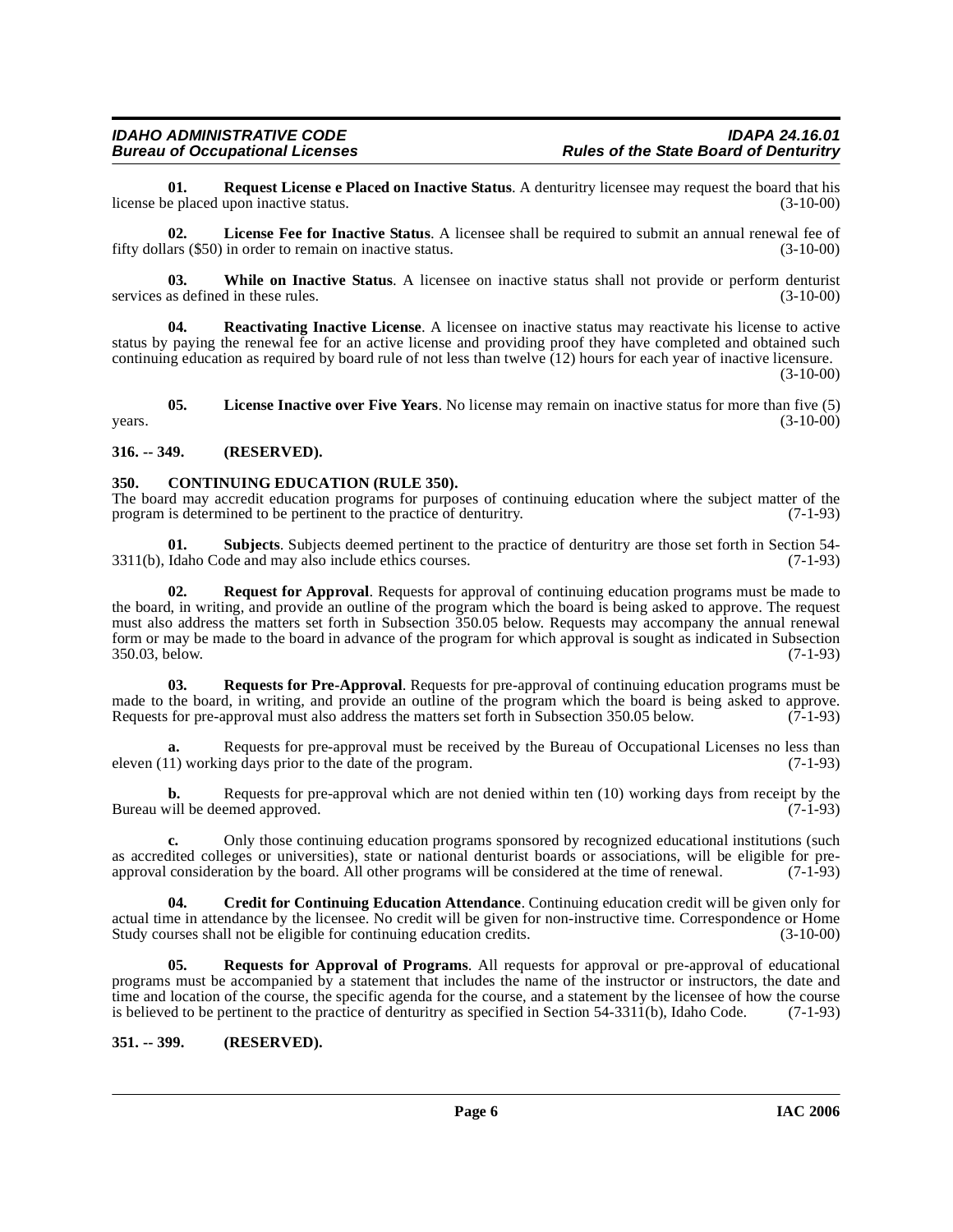#### <span id="page-6-3"></span><span id="page-6-0"></span>**400. INSPECTIONS (RULE 400).**

<span id="page-6-8"></span>**01. Who May Examine or Inspect**. The board or its agents may examine and inspect the place of business of any denturist at anytime during business hours or upon at least seventy-two (72) hours notice made by U.S. mail to the address of record of the denturist when the board or its agents are unable to establish the regular business hours. (7-1-93) business hours.

<span id="page-6-5"></span>**02. Reason for Inspection**. Inspections are made to insure compliance with the Standards of Conduct and practice set forth in Section 450. Deficiencies are a violation of Section 450 and actionable against the denturist under Section 54-3314(c), Idaho Code. (7-1-93)

#### <span id="page-6-1"></span>**401. -- 449. (RESERVED).**

#### <span id="page-6-2"></span>**450. STANDARDS OF CONDUCT AND PRACTICE (RULE 450).**

#### <span id="page-6-7"></span><span id="page-6-6"></span>**01. Sanitation**. (7-1-93)

**a.** There shall be three (3) separate rooms; a reception room, and operatory room and a laboratory.  $(7-1-93)$ 

**b.** The operatory room shall have hot and cold running water, basin with approved disposal system; ant soap; single-use towels, a cuspidor with running water and a closed waste receptacle. (8-24-94) disinfectant soap; single-use towels, a cuspidor with running water and a closed waste receptacle.

| system.        | c.                       | The laboratory room shall have hot and cold running water, and basin with approved disposal                                                                                                   | $(8-24-94)$ |
|----------------|--------------------------|-----------------------------------------------------------------------------------------------------------------------------------------------------------------------------------------------|-------------|
| of the public. | d.                       | There shall be a method of sterilization and disinfection evident and in use to insure the protection                                                                                         | $(8-24-94)$ |
|                | e.                       | All floors, walls, ceiling and benches shall be kept in a sanitary condition at all times.                                                                                                    | $(8-24-94)$ |
|                | f.                       | Every patient shall have a separate and clean bib and a disposable cup.                                                                                                                       | $(7-1-93)$  |
|                | g.                       | Every denturist shall wear a clean and professional garment.                                                                                                                                  | $(7-1-93)$  |
|                | h.                       | The hands of every denturist shall be washed in the presence of every patient with germicidal or<br>antiseptic soap and water. Every denturist shall wear disposable gloves.                  | $(8-24-94)$ |
|                | i.                       | Adequate and conveniently located toilet facilities with hot and cold running water, basin with<br>approved disposal system, soap and single use towels will be provided within the building. | $(8-24-94)$ |
|                | the board or its agents. | All denturist offices shall be open to inspection anytime during the business hours to inspection by                                                                                          | $(7-1-93)$  |
|                | k.                       | All telephones must have emergency phone numbers placed on the telephone.                                                                                                                     | $(7-1-93)$  |
|                | 02.                      | <b>Office Standards.</b>                                                                                                                                                                      | $(7-1-93)$  |
| work.          | a.                       | Denturists shall take care to use proper sterilization and sanitation techniques in all phases of their                                                                                       | $(7-1-93)$  |
|                | b.                       | A complete record of each patient shall be kept.                                                                                                                                              | $(7-1-93)$  |
|                | c.                       | All teeth and materials used shall meet ADA standards.                                                                                                                                        | $(7-1-93)$  |

<span id="page-6-4"></span>**03. General Conditions**. (7-1-93)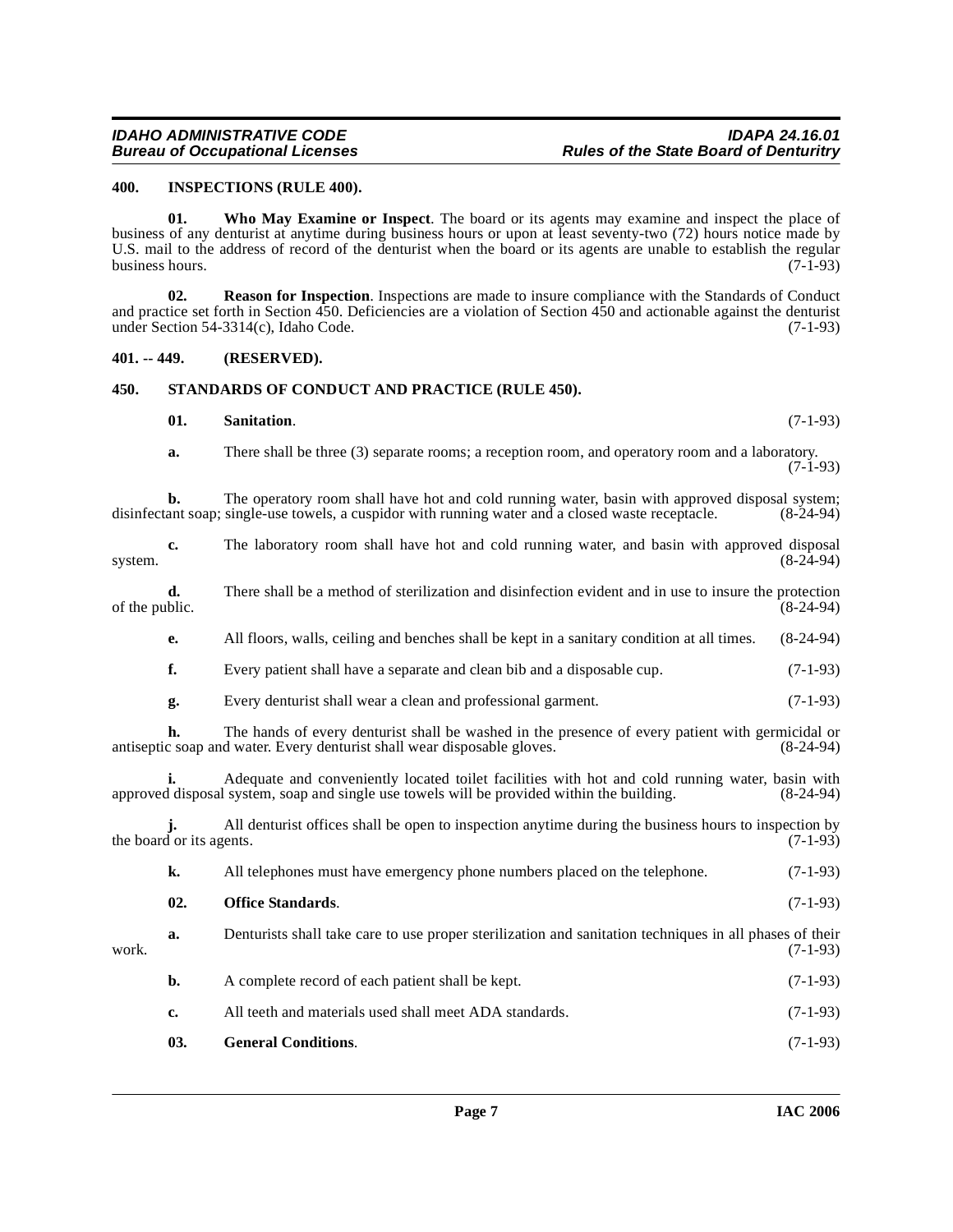**a.** Conditions deemed by investigators to be a menace to the public health will be brought to the of the board for consideration and immediate action. (7-1-93) attention of the board for consideration and immediate action.

**b.** These Standards of Conduct and Practice shall be conspicuously posted in every licensed denturist's place of business. (7-1-93)

#### <span id="page-7-0"></span>**451. -- 474. (RESERVED).**

#### <span id="page-7-17"></span><span id="page-7-1"></span>**475. REGISTRATION STATEMENT (RULE 475).**

To enable the board to examine or inspect the place of business of any licensed denturist as referred to in Section 54-<br>3314(5)(b), Idaho Code, the filing of an annual statement shall be required of all licensed denturists  $3314(5)$ (b), Idaho Code, the filing of an annual statement shall be required of all licensed denturists.

**01. Statement**. Shall list the name and principal place of business of the denturist who is responsible for the practice of denturitry at that location. (7-1-97)

<span id="page-7-16"></span>**02. Other Business Locations**. Any other business locations maintained by the principal denturist and rists employed at the business. (7-1-97) all denturists employed at the business.

<span id="page-7-9"></span>**Date of Filing**. Shall be filed with the board no later than August 15th of each year or within ten (10) days of any change in either location, identity of principal denturist or denturist employees. (7-1-97)

<span id="page-7-11"></span>**Failure to Timely File**. Failure to timely file or update this statement will constitute grounds for the offerties of the Section 54-3314(a), Idaho Code. discipline pursuant to Section  $54-3314(a)$ , Idaho Code.

#### <span id="page-7-12"></span><span id="page-7-2"></span>**476. GUARANTEE OF DENTURIST SERVICES.**

As prescribed in Section 54-3320(c), Idaho Code, unconditional guarantee of denturist services will require that the licensee refund, in full, any monies received in connection with the providing of denturist services, if demanded by the purchaser within ninety (90) days of delivery of the dentures, or the providing of services for which a fee is  $\alpha$  charged.  $(7-1-97)$ 

<span id="page-7-14"></span>**01. Ninety Day Period**. The ninety (90) day period shall be tolled for any period in which the denturist has taken possession or control of the dentures after original delivery. (7-1-97)

<span id="page-7-18"></span>**02. Written Contract**. By written contract signed by the purchaser, the denturist may specify the amount of the purchase price of the dentures, if any, that is nonrefundable should the consumer choose to cancel the purchase within the guarantee period.

**03.** Nonrefundable Amount. Under no circumstances shall the nonrefundable amount exceed twentyfive percent (25%) of the total purchase price of the dentures. (7-1-97)

<span id="page-7-15"></span><span id="page-7-13"></span><span id="page-7-6"></span>**04.** Limitation. There is no limitation on the consumer's right to cancel. (7-1-97)

**05. Cancellation of Agreement**. If the licensee elects to cancel the agreement or refuses to provide adjustments or other appropriate services to the consumer, the consumer will be entitled to a complete refund.

(7-1-97)

#### <span id="page-7-3"></span>**477. -- 479. (RESERVED).**

#### <span id="page-7-10"></span><span id="page-7-7"></span><span id="page-7-4"></span>**480. DISCIPLINE (RULE 480).**

**01. Civil Fine**. The Board may impose a civil fine not to exceed one thousand dollars (\$1,000) upon a licensed denturist for each violation of Section 54-3314(a), Idaho Code. (3-18-99)

<span id="page-7-8"></span>**02. Costs and Fees**. The Board may order a licensed denturist to pay the costs and fees incurred by the Board in the investigation or prosecution of the licensee for violation of Section 54-3314(a), Idaho Code. (3-18-99)

#### <span id="page-7-5"></span>**481. -- 499. (RESERVED).**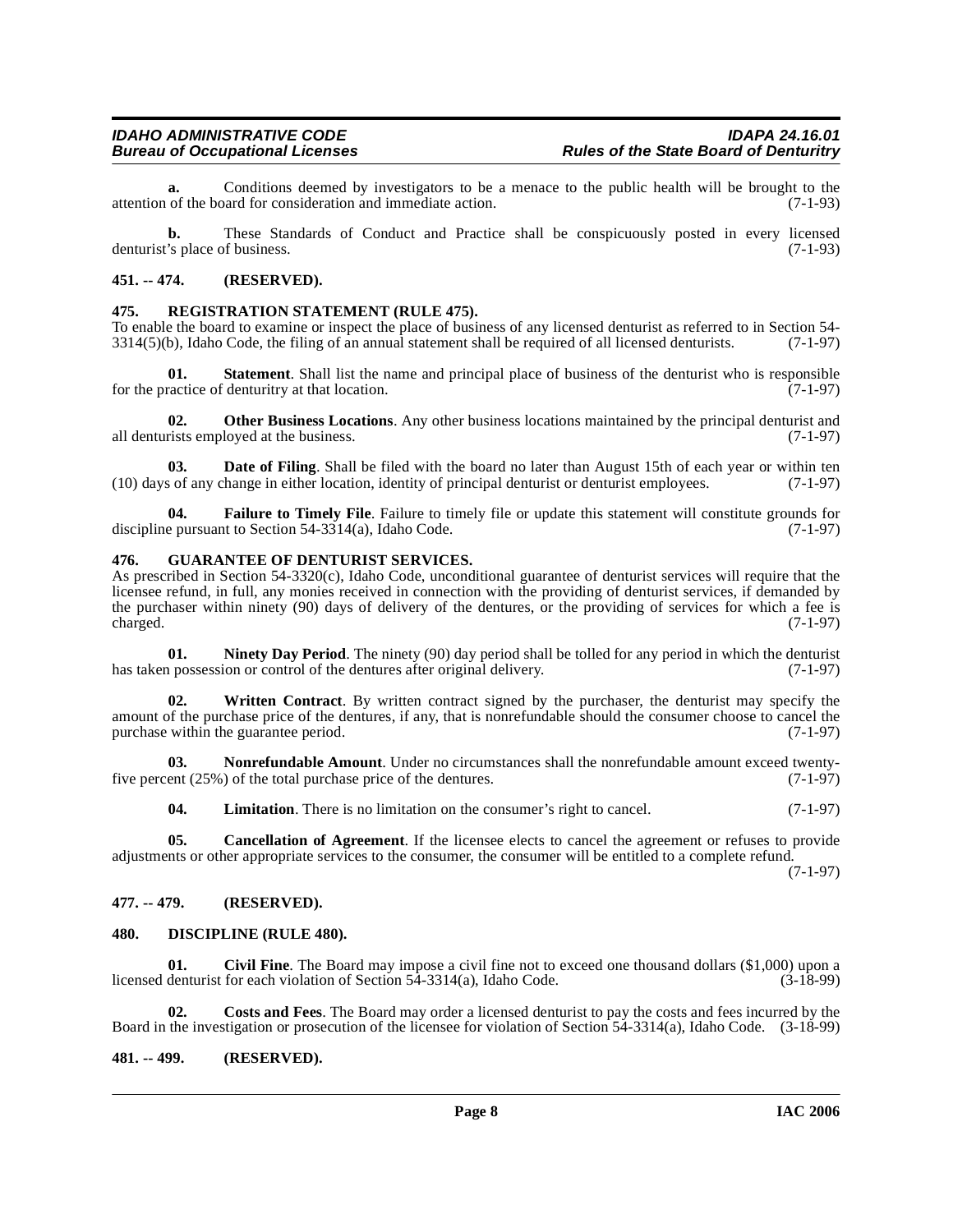#### <span id="page-8-7"></span><span id="page-8-0"></span>**500. RULES OF PROCEDURE (RULE 500).**

The rules of procedure adopted by the Bureau of Occupational Licenses are the rules of procedure of the Board of Denturity. (7-1-93) Denturitry. (7-1-93)

#### <span id="page-8-1"></span>**501. -- 549. (RESERVED).**

#### <span id="page-8-6"></span><span id="page-8-2"></span>**550. DENTURE TECHNICIAN DEFINED (RULE 550).**

A denture technician is a person who is limited to making, constructing, altering, reproducing or repairing of a full upper or lower removable prosthetic denture, the repairing of a removable partial upper or lower prosthetic denture<br>but is not allowed to make an impression or come in direct contact with a patient. (3-10-00) but is not allowed to make an impression or come in direct contact with a patient.

#### <span id="page-8-3"></span>**551. -- 599. (RESERVED).**

#### <span id="page-8-4"></span>**600. RULEMAKING HISTORY PRIOR TO JULY 1, 1993 (RULE 600).**

Adopted July 20, 1984, Effective August 10, 1984, Amended and Readopted June 10, 1988, Effective July 1, 1988 Amended and Readopted July 13, 1992, Effective August 3, 1992 (7-1-93)

#### <span id="page-8-5"></span>**601. -- 999. (RESERVED).**